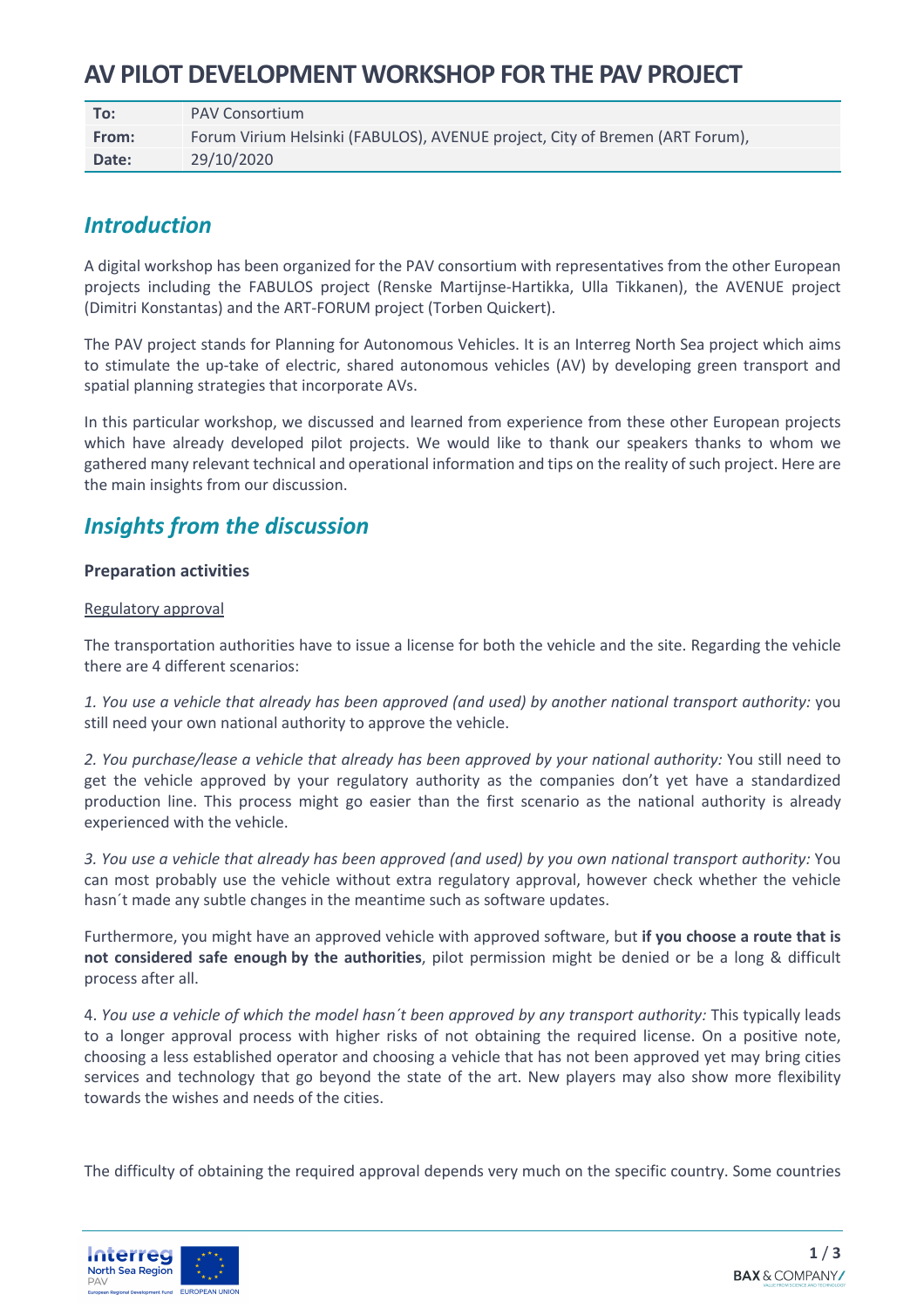have very restrictive measures, especially on speed; for example, in Germany, it is not possible to go over 18km/h with an autonomous vehicle.

Please bear in mind that the regulatory approval can take a long progress sometimes, even though signals are positive (e.g. paperwork, vehicle test, site…etc). The pilot in Helmond has been working for more than a year now with the Dutch transport authority in order to get an approval.

As a general rule, it is very valuable / highly recommended to make contact with a city that has gone through the process in your country or hire external expertise for support.

#### **Training**

Additional training was given to emergency services in case of accident, for them to understand the vehicle (how to stop the vehicle, getting the people out, is the vehicle still connected, where is the battery…etc). The Fabulous project has a questionnaire for such training.

## **Operations**

#### Speed

The average speed in the Helsinki pilot was 20-25km/h with a peak speed at 28km/h on a road which was limited at 40km/h. It is interesting to see how other road users act with an autonomous shuttle; as it is going slowly, it can disturb the traffic, some other vehicles would overtake it.

Faster doesn't mean not safe, AV's more in line with other traffic is actually safer.

#### Integration with public transportation

The Fabulos project shows how the pilots can be used in a systematic way to be apart of the wider public transport.

It has been relatively easy in some pilots. In Norway, there has been some complications with the public transport route transport who was quite conservative and wanted fixed timetable with a specific data format. The route planner normally received information from public transport operator, and if you are a company like Navya, you are not considered at such; therefore they don't accept data from organisations outside their own model. **It is important to involve the transport operator from the beginning.** 

The safety operator needs in some countries to be a legally trained bus driver. It also depends on the number of passengers it can take (this can be negotiated with your own authority). Such vehicles have no official categorization yet; the vehicles have test licenses.

#### Mix-traffic

Dedicated lanes are much easier. In Fabulous, the pilot aimed at trying the shuttles in mixed traffic where shuttles would drive through roundabouts, traffic lights, bicycle turns… it worked quite well but again the low speed might hindering other traffic.

#### **Technical requirements**

#### Issues

There was no problem with the stability of the vehicle in the corners, but there were a few difficulties with the positioning of the vehicle in some narrow streets where the localization was not very precise.

There were no emergency stops or hard braking in the pilots from the FABULOS project.

#### Additional infrastructure